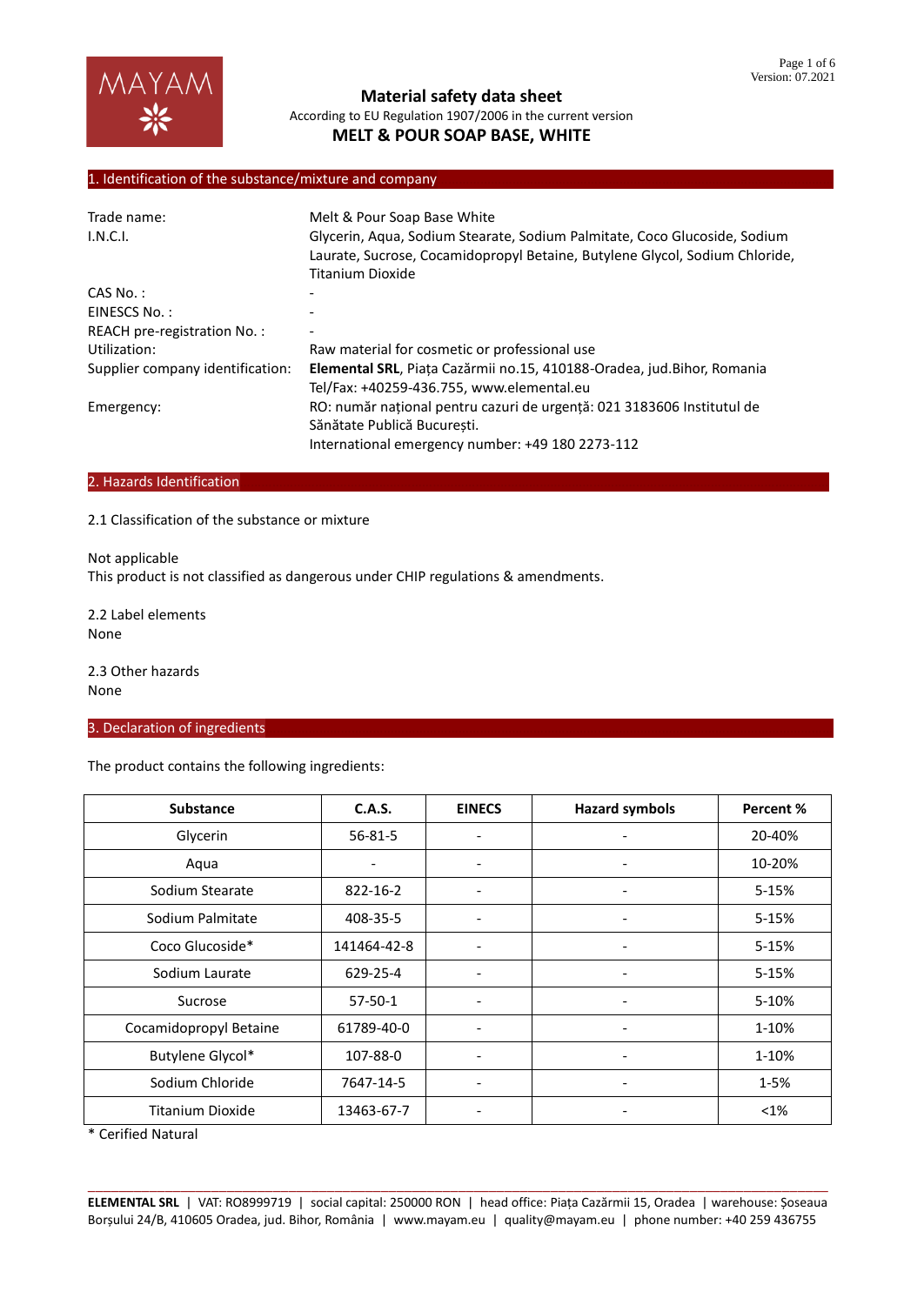

Hazardous ingredients: None

#### 4. First aid measures………………………………………………………………………………………………………………………………………………………

4.1 Description of first aid measures

In case of contact with skin: not applicable In case of contact with eyes: thoroughly rinse with plenty of clean water In case of inhalation: not applicable In case of ingestion: drink milk preferably or water to dilute

If symptoms persist, seek medical advice.

4.2 Main symptoms and effects, both acute and delayed Not applicable

4.3 Indication to consult a physician immediately or any special treatments Not applicable

## 5. Fire fighting measures

5.1 Means of extinction

Do not use water to extinguish fire. Use foam fire extinguishers, with carbon dioxide or powder.

5.2 Special hazards arising from the substance or mixture

The product itself is not classified as flammable but will decompose producing acrid smoke if exposed to high temperatures.

5.3 Recommendations for fire-fighters

Breathing apparatus may be required.

#### 6. Accidental release measures

6.1 Personal precautions, protective devices and emergency procedures

In case of loss or spillage of the product, remove any flames or other sources of heat from the area where the leak occurred. Use protection if necessary for airways; protective clothing must be worn (eg. safety glasses or masks). Do not handle damaged containers or spilled product without wearing the appropriate protective equipment.

6.2 Environmental precautions

Prevent the product from entering drains, superficial drains, groundwater and confined areas. In case of such contamination inform the competent authorities.

6.3 Methods and materials for containment and remediation

Absorb spilled product with inert absorbent material (sand, vermiculite, diatomaceous earth). Collect most of the resulting material and deposit it in containers for disposal. Ensure adequate ventilation of the site.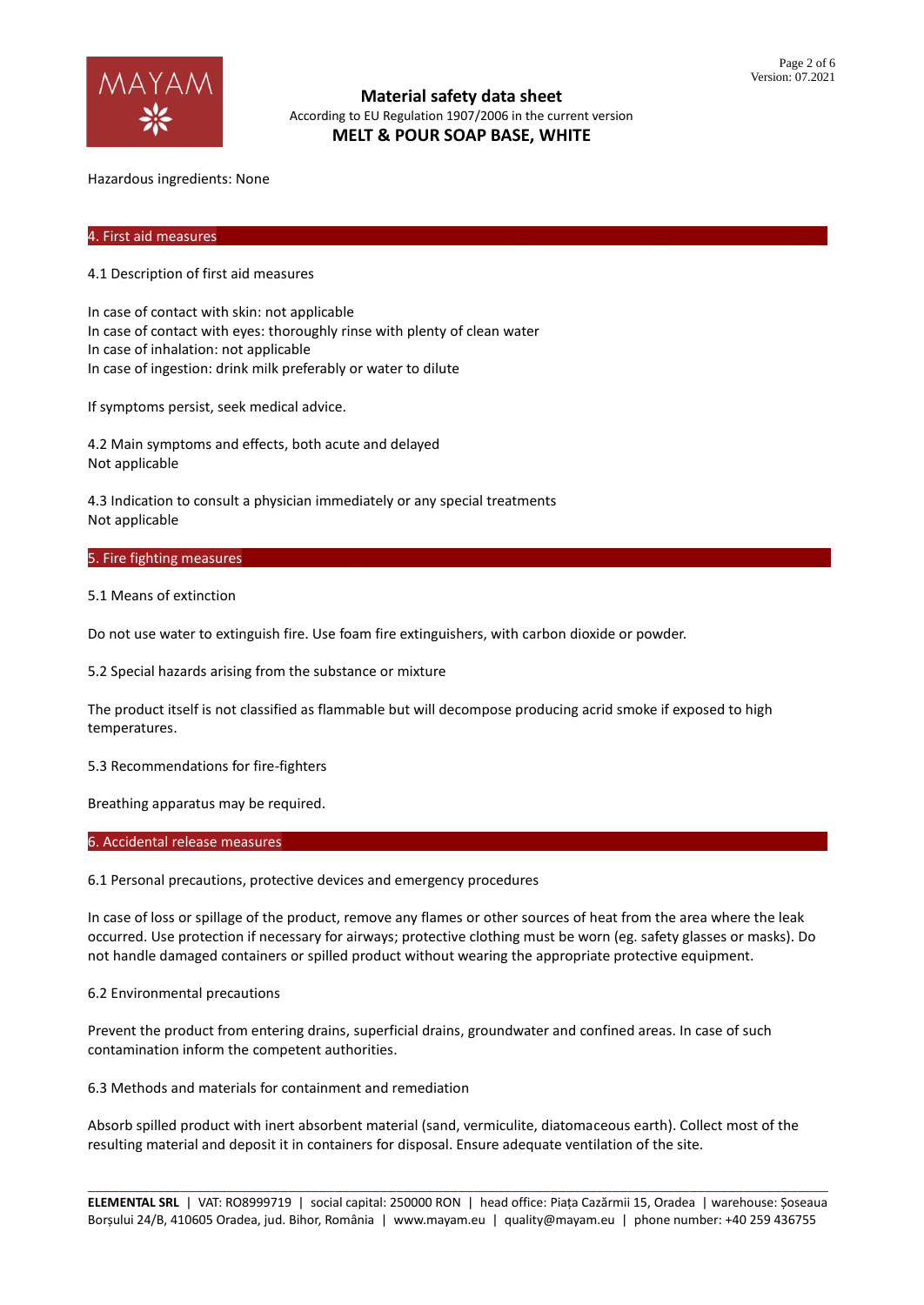

6.4 Reference to other sections

Disposal of the contaminated material must be carried out in accordance with local or national legislation.

7. Handling and storage

7.1 Precautions for safe handling

Use in well-ventilated places. Do not eat, drink or smoke during use product handling. Always wash your hands before and after use. Use protective clothing.

7.2 Conditions for safe storage, including any incompatibilities

Store in a clean and dry area at ambient temperature. Do not smoke.

7.3 Specific end uses None

8. Exposure controls / personal protection

8.1 Control parameters

There are no specific control parameters.

8.2 Exposure controls

On the basis of information available, this product is not hazardous. Prolonged exposure may in very few cases produce skin sensitivity. Skin should be washed thoroughly after use.

## 9. Physical and chemical properties

9.1 Information on physical and chemical properties

Appearance: opaque white block Color: white to off white Odor: characteristic, soapy Relative density (d 20 / 20): NA Refractive index at 20°C: NA Optical rotation (°): NA Flash point: NA Odor threshold: NA pH: 9 – 10.5 (1% aqueous solution) Melting point / freezing point: NA Initial boiling point and boiling range: NA Evaporation rate: NA Flammability (solid, gas): NA Upper / lower flammability or explosive limits: NA Vapor tension: NA Vapor density: NA Solubility in water: freely soluble in water Partition coefficient: n-octanol / water NA Auto-ignition temperature: NA Decomposition temperature: approx. 150°C to produce acrid smoke

\_\_\_\_\_\_\_\_\_\_\_\_\_\_\_\_\_\_\_\_\_\_\_\_\_\_\_\_\_\_\_\_\_\_\_\_\_\_\_\_\_\_\_\_\_\_\_\_\_\_\_\_\_\_\_\_\_\_\_\_\_\_\_\_\_\_\_\_\_\_\_\_\_\_\_\_\_\_\_\_\_\_\_\_\_\_\_\_\_\_\_\_\_\_\_\_ **ELEMENTAL SRL** | VAT: RO8999719 | social capital: 250000 RON | head office: Piața Cazărmii 15, Oradea | warehouse: Șoseaua Borșului 24/B, 410605 Oradea, jud. Bihor, România | www.mayam.eu | quality@mayam.eu | phone number: +40 259 436755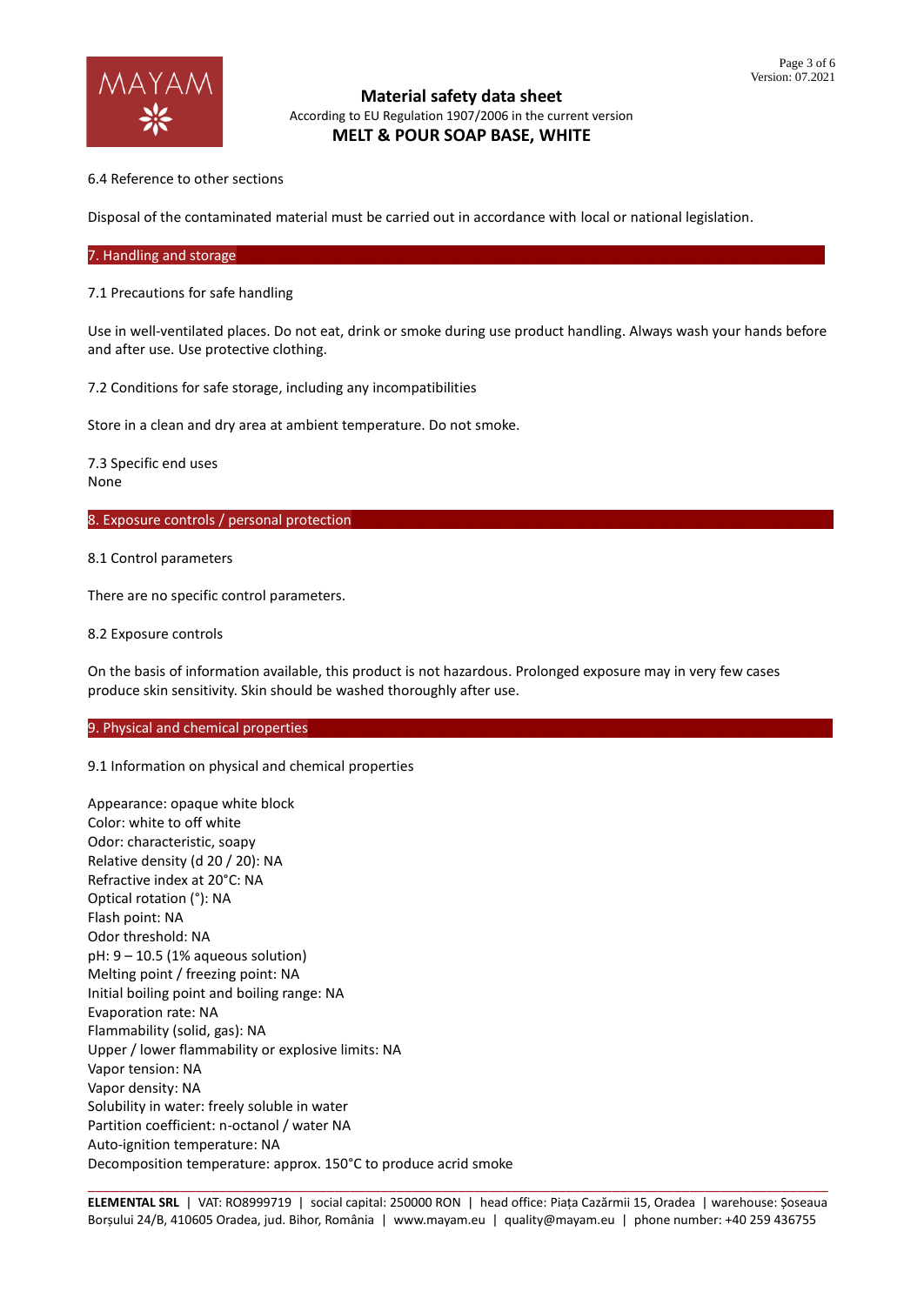

Viscosity: NA Explosive properties: NA Oxidizing properties: NA

9.2 Other information None

### 10. Stability and reactivity

Stable under normal conditions of use.

10.1 Responsiveness Will not promote hazardous reactions.

10.2 Chemical stability Will decompose above approximately 150°C to produce acrid smoke.

10.3 Possibility of dangerous reactions Not applicable

10.4 Conditions to avoid Not applicable

10.5 Incompatible materials Not applicable

10.6 Hazardous decomposition products Not applicable

### 11. Toxicological information

11.1 Information on toxicological effects

Inhalation: not applicable Skin contact: not applicable Eye contact: can be irritant Ingestion: mild gastric irritation

#### 12. Ecological information

12.1 Toxicity This product is essentially non-toxic or hazardous.

12.2 Persistence and degradability Fully biodegradable.

12.3 Bioaccumulation potential Not applicable

12.4 Ground mobility Not applicable

12.5 Results of PBT and vPvB assessment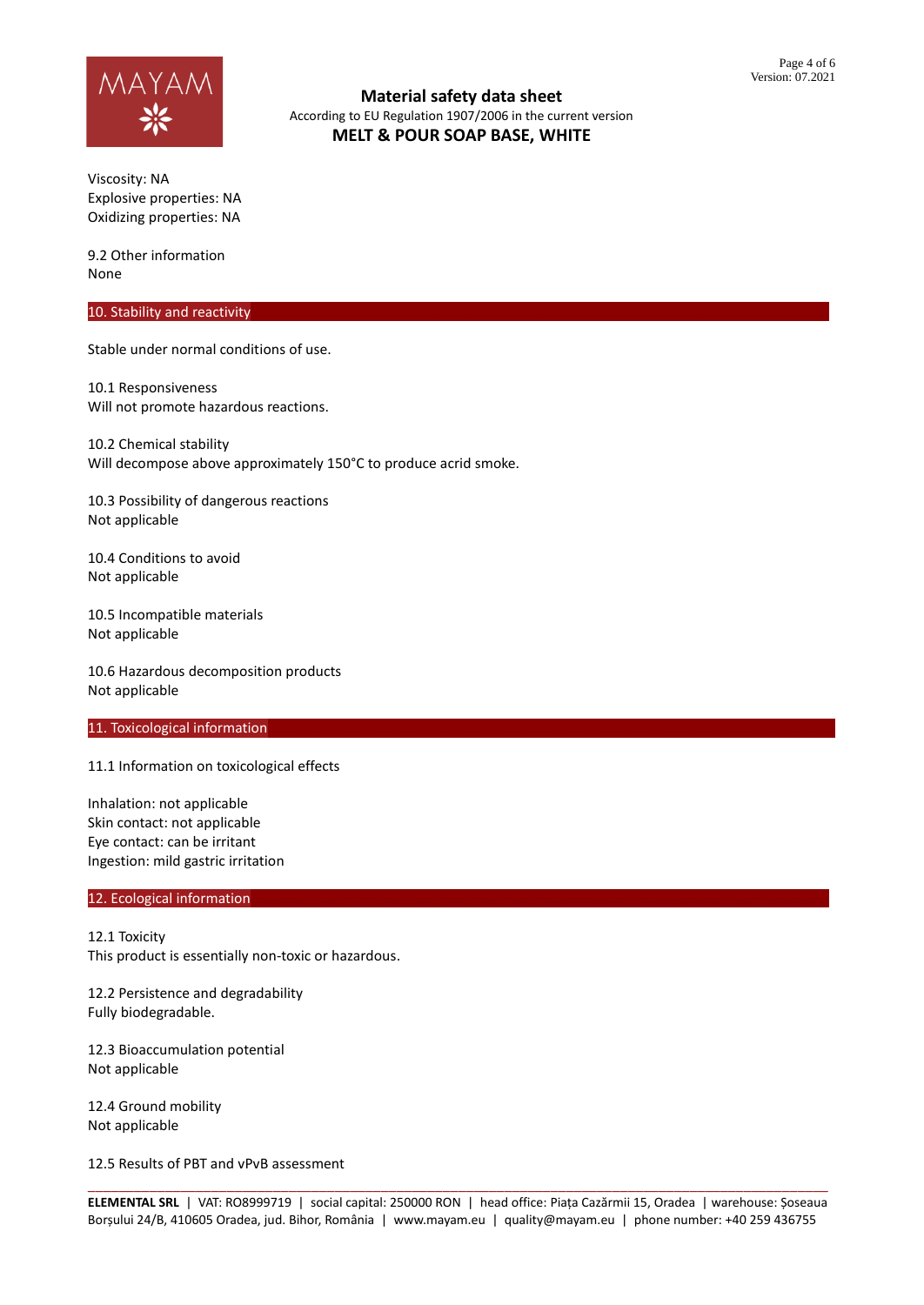

Not applicable

12.6 Other adverse effects Aquatic environment: Will not promote eutrophication.

13. Disposal considerations

13.1 Waste treatment methods

Disposal should be in accordance with local, state or national legislation.

14. Transport information

Not hazardous according to transport regulations.

14.1 UN number ADR: Not classified IMDG: Not classified IATA: Not classified Customs Code: Not classified

14.2 UN shipping name ADR: Not classified IMDG: Not classified IATA: Not classified

14.3 Class of danger for transport ADR: Not classified IMDG: Not classified IATA: Not classified

14.4 Packing group ADR: Not classified IMDG: Not classified IATA: Not classified

14.5 Environmental hazards Not applicable

14.6 Special precautions for users Not applicable

14.7 Transport in bulk according to Annex II of MARPOL 73/78 and the IBC code Not applicable

#### 15. Regulatory information

15.1 Regulations and legislation on health, safety and environment specific to the substance or mixture CHIP Regulations & Amendments – not classified

15.2 Chemical safety assessment. Not applicable

\_\_\_\_\_\_\_\_\_\_\_\_\_\_\_\_\_\_\_\_\_\_\_\_\_\_\_\_\_\_\_\_\_\_\_\_\_\_\_\_\_\_\_\_\_\_\_\_\_\_\_\_\_\_\_\_\_\_\_\_\_\_\_\_\_\_\_\_\_\_\_\_\_\_\_\_\_\_\_\_\_\_\_\_\_\_\_\_\_\_\_\_\_\_\_\_ **ELEMENTAL SRL** | VAT: RO8999719 | social capital: 250000 RON | head office: Piața Cazărmii 15, Oradea | warehouse: Șoseaua Borșului 24/B, 410605 Oradea, jud. Bihor, România | www.mayam.eu | quality@mayam.eu | phone number: +40 259 436755